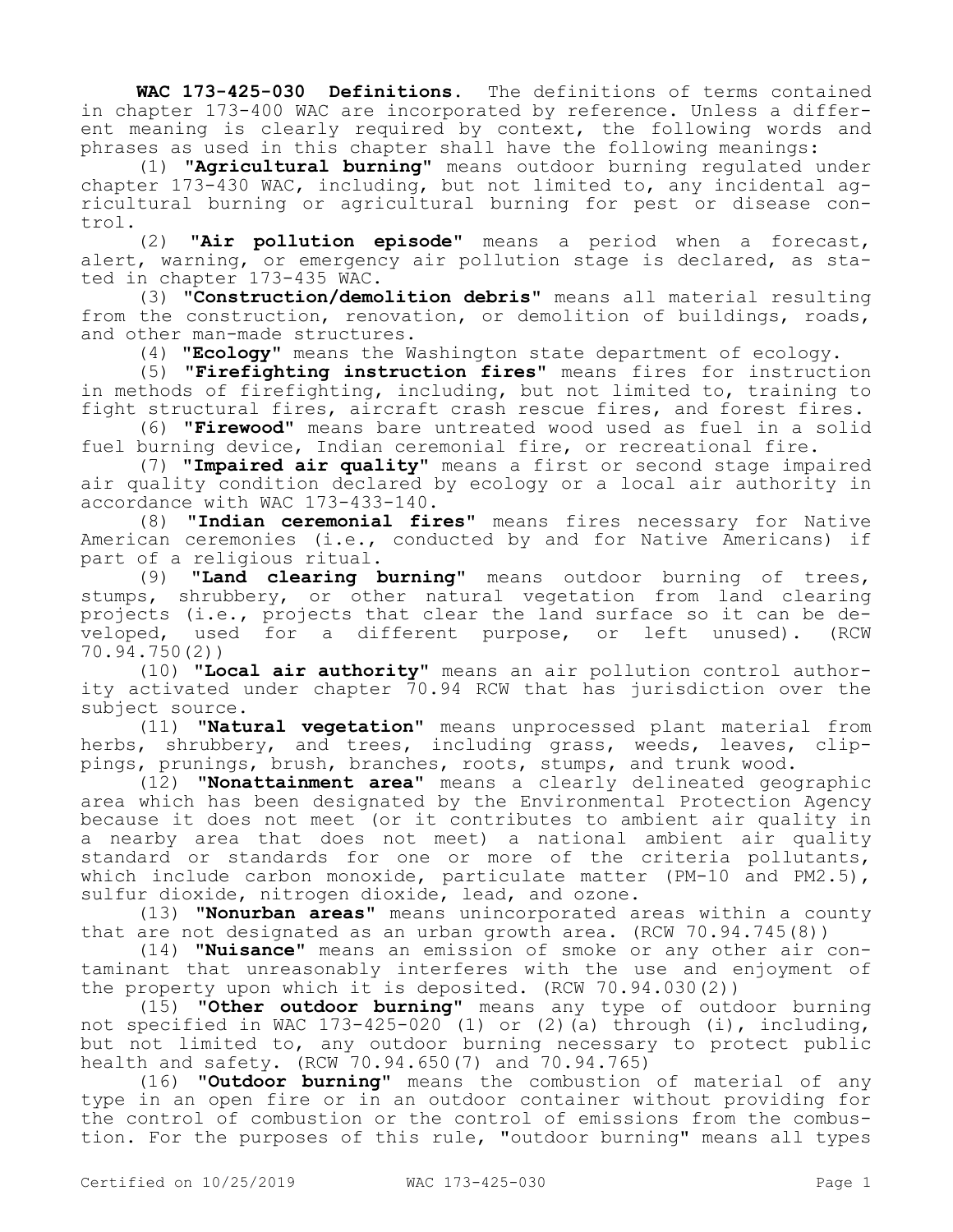of outdoor burning except agricultural burning and silvicultural burning. (RCW 70.94.743(2))

(17) **"Permitting agency"** means the agency responsible for issuing permits (including adopting a general permit) for, and/or enforcing all requirements of this chapter that apply to, a particular type of burning in a given area (unless another agency agrees to be responsifor certain enforcement activities in accordance with 173-425-060 (1)(a) and (6)).

(18) **"Pollutants emitted by outdoor burning"** means carbon monoxide, carbon dioxide, particulate matter, sulfur dioxide, nitrogen oxides, lead, and various volatile organic compounds and toxic substances.

(19) **"Rare and endangered plant regeneration fires"** means fires necessary to promote the regeneration of rare and endangered plants found within natural area preserves as identified in chapter 79.70 RCW.

(20) **"Reasonable alternative"** means a method for disposing of organic refuse (such as natural vegetation) that is available, reasonably economical, and less harmful to the environment than burning.

(21) **"Recreational fire"** means cooking fires, campfires, and bonfires using charcoal or firewood that occur in designated areas or on private property for cooking, pleasure, or ceremonial purposes. Fires used for debris disposal purposes are not considered recreational fires.

(22) **"Residential burning"** means the outdoor burning of leaves, clippings, prunings and other yard and gardening refuse originating on lands immediately adjacent and in close proximity to a human dwelling and burned on such lands by the property owner or his or her designee. (RCW 70.94.750(1))

(23) **"Silvicultural burning"** means outdoor burning relating to the following activities for the protection of life or property and/or the public health, safety, and welfare:

(a) Abating a forest fire hazard;

(b) Prevention of a forest fire hazard;

(c) Instruction of public officials in methods of forest firefighting;

(d) Any silvicultural operation to improve the forest lands of the state; and

(e) Silvicultural burning used to improve or maintain fire dependent ecosystems for rare plants or animals within state, federal, and private natural area preserves, natural resource conservation areas, parks, and other wildlife areas. (RCW 70.94.660(1))

(24) **"Storm or flood debris burning"** means fires consisting of natural vegetation deposited on lands by storms or floods that have occurred in the previous two years and resulted in an emergency being declared or proclaimed in the area by the city, county, or state government and burned on such lands by the property owner or his or her designee. (RCW 70.94.743 (1)(c))

(25) **"Tumbleweed burning"** means outdoor burning to dispose of dry plants (typically Russian Thistle and Tumbleweed Mustard plants) that have been broken off, and rolled about, by the wind.

(26) **"Urban growth area"** means land, generally including and associated with an incorporated city, designated by a county for urban growth under RCW 36.70A.030.

(27) **"Weed abatement fires"** means any outdoor burning to dispose of weeds that is not regulated under chapter 173-430 WAC, which applies to agricultural burning.